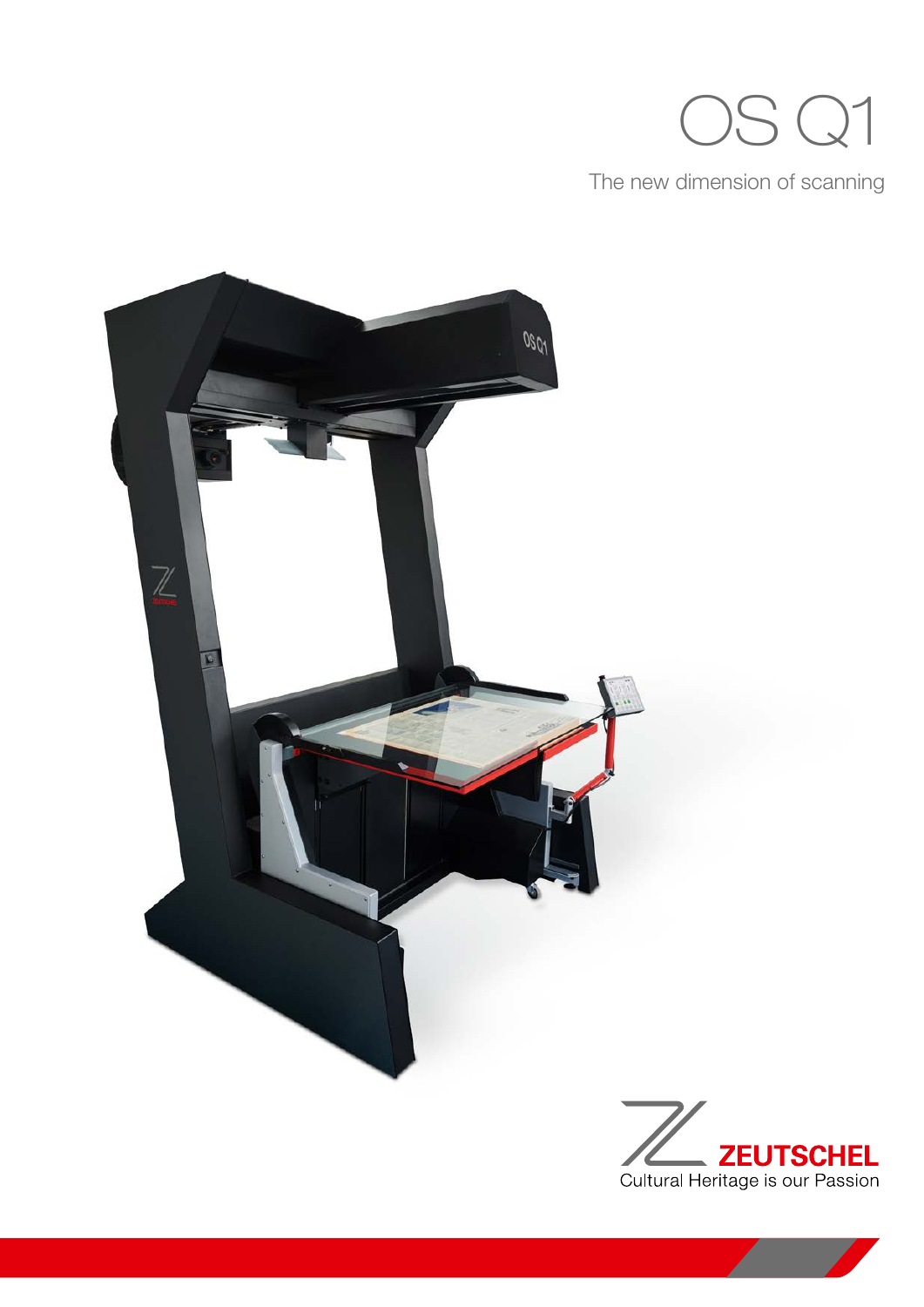

and shadow-free results



Camera system based on a CMOS sensor



Perfect interplay between high-quality technical components



Wide range of interchangeable imaging systems



Fulfills ISO 19264-1 Level A, Metamorfoze Full and FADGI 4 Star



Optical zoom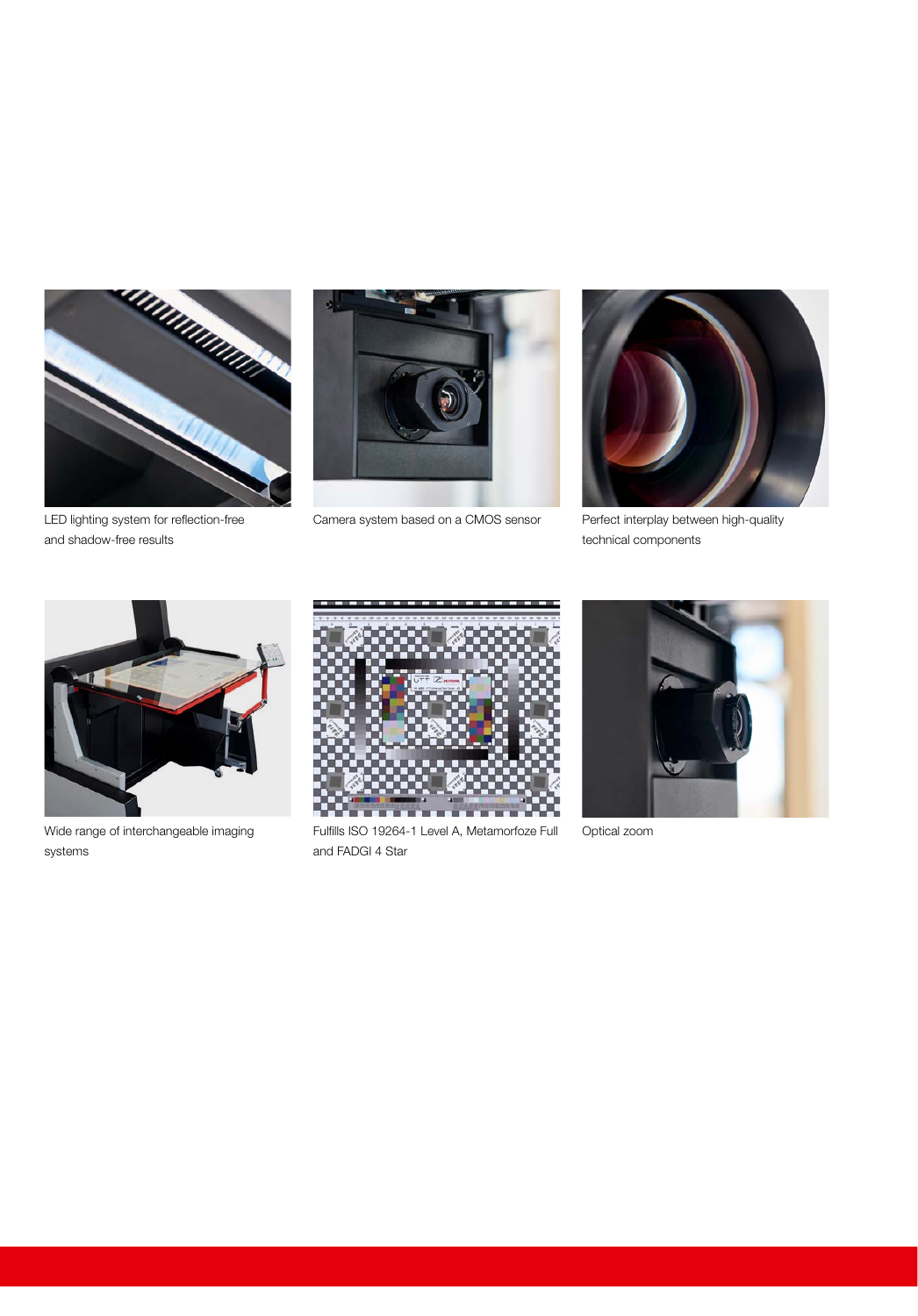## OS Q1 The new dimension of scanning

The OS Q Scanner generation is the result of new technological developments as well as our consistent work on technical innovations. It fulfills the highest demands under the headings of image quality, process efficiency and productivity.

The unique image quality of the OS Q is based on the perfect interplay of especially high-quality technical components. Thus, the image quality of the OS Q extends far beyond the requirements of all common digitalization standards, e.g. ISO 19264-1, Metamorfoze or FADGI.

The scanning system features a completely new and self-developed camera system based on a CMOS sensor. The camera features a high dynamic range and is also capable of reproducing the finest gradations. The result: sharp, low-noise, high-contrast images which reflect even the finest details true to the original.

A special guided lighting of the LED lighting system with a constant angle enables the OS Q to reproduce even difficult originals free from reflection or shadowing. Reflections on shining surfaces or shadows in the book fold are optically corrected.

A CRI value of over 97 combined with optimally matched camera and lighting components enable excellent color rendering. The OS Q sets the reference mark for high scanning productivity.

The OS Q Scanner series achieves the highest efficiency in the scanning process through the perfect interplay with tried and tested Zeutschel imaging systems. Functions such as self-opening glass panes, sliding self-balancing book supporting plates and a scanning automatic system ensure the highest productivity levels.

The OS Q Overhead Scanner is designed as a flexible modular system. If the requirements and tasks increase, it can be expanded in a modular way.

Part of the standard equipment is an optical zoom for imaging smaller format documents.



Compliant to ISO 19264-1 Level A FADGI 4 Star Metamorfoze Full

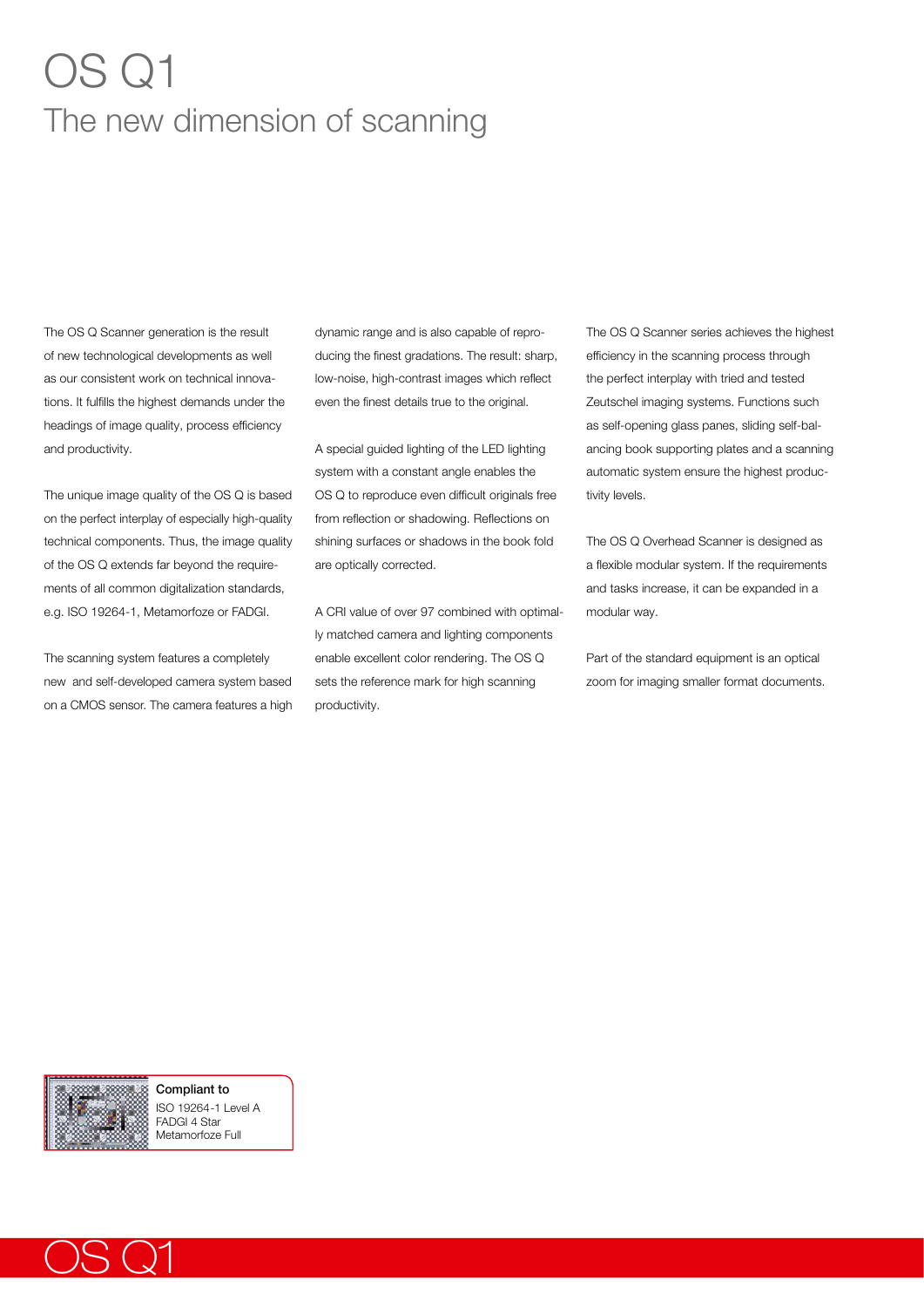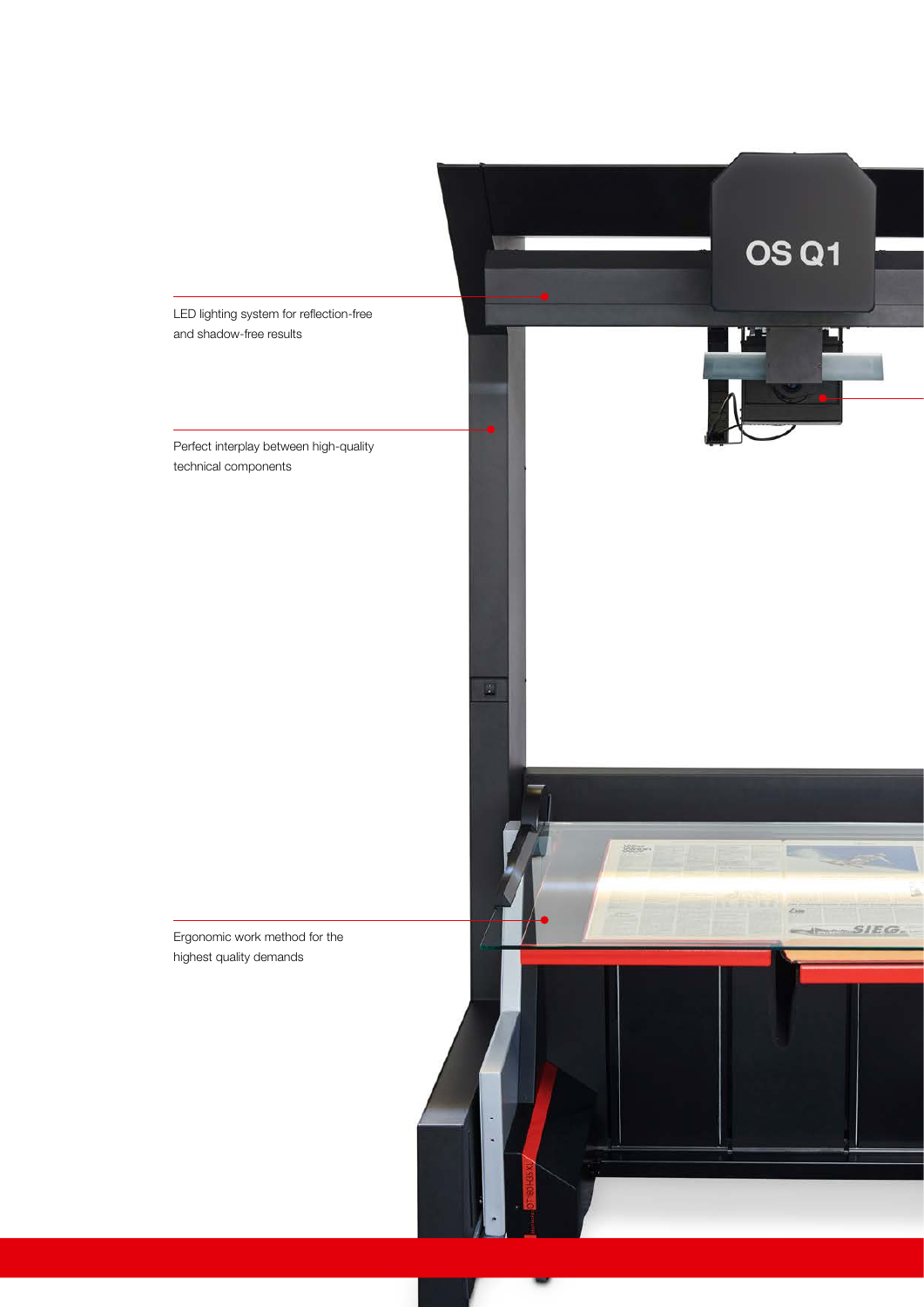

#### Product advantages

- RGB line sensor (3-channel, CMOS technology)
- Resolution of up to 600 ppi
- Fulfills ISO 19264-1 Level A, Metamorfoze Full and FADGI 4 Star
- Internal image processing with 96 bit
- Data output in 48 bit/24 bit color, 16 bit/8 bit grayscale and 1 bit b/w
- True RGB capture on each pixel (no color interpolation)
- Color rendering index (CRI) of LED lighting >97
- True parallel scanning
- Camera Link interface for fastest image transfer
- Optical zoom
- Variable lighting times and aperture settings
- **Inaging systems for a wide range of formats**
- OmniScan software with 48 bit data output
- **Focused line lighting for glare-free operation**
- **Fastest scanning speed**
- Perfect Book 3D scan technology for perfect book fold correction
- Parallel scanning and saving process based on 64 bit technology and multi-threading
- Bi-directional scanning
- High productivity based on ROI scan function (limitation of the area to be scanned)
- Color rendering corresponds to the original
- No UV/IR radiation
- No reflections with high-shine originals
- **Ergonomic work method with or without** glass plate